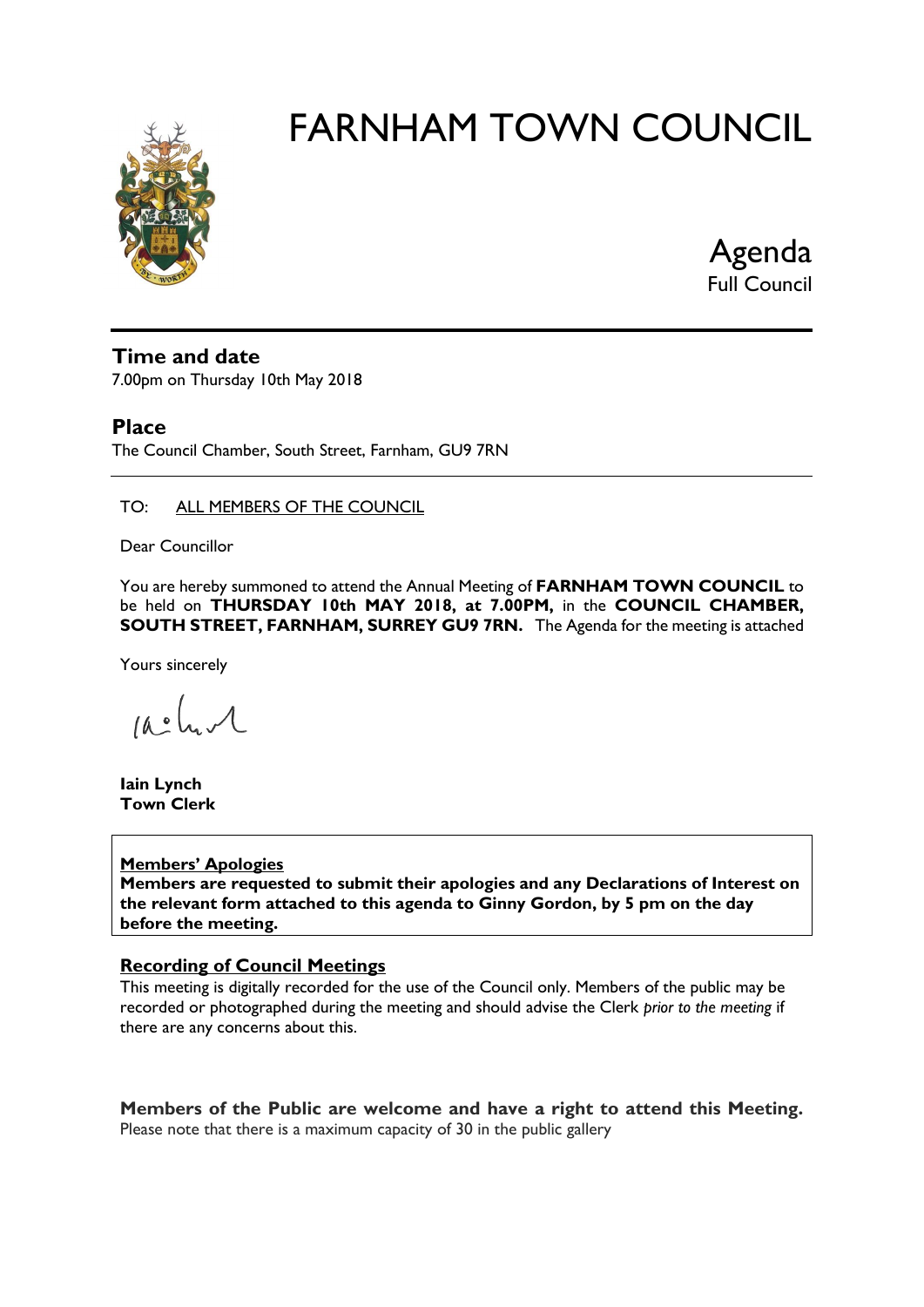

# Disclosure of Interests Form

Notification by a Member of a disclosable pecuniary interest in a matter under consideration at a meeting (Localism Act 2011).

*Please use the form below to state in which Agenda Items you have an interest.* 

*If you have a disclosable pecuniary or other interest in an item, please indicate whether you wish to speak (refer to Farnham Town Council's Code of Conduct for details)*

As required by the Localism Act 2011, I hereby declare, that I have a disclosable pecuniary or personal interest in the following matter(s).

FULL COUNCIL: Date 10th May 2018

Name of Councillor ……………………………………………………

|                          | <b>Nature of interest (please)</b><br>tick/state as appropriate)                                   |              |                                                                           |
|--------------------------|----------------------------------------------------------------------------------------------------|--------------|---------------------------------------------------------------------------|
| Agenda<br><b>Item No</b> | I am a<br><b>Waverley</b><br><b>Borough</b><br>Councillor /<br><b>Surrey County</b><br>Councillor* | Other reason | <b>Type of interest</b><br>(disclosable pecuniary or<br>Other) and reason |
|                          |                                                                                                    |              |                                                                           |
|                          |                                                                                                    |              |                                                                           |
|                          |                                                                                                    |              |                                                                           |
|                          |                                                                                                    |              |                                                                           |
|                          |                                                                                                    |              |                                                                           |

# \* Delete as appropriate

k:\COMMITTEES\Interests Forms\Declaration of Interests Form Jun 12 A4.doc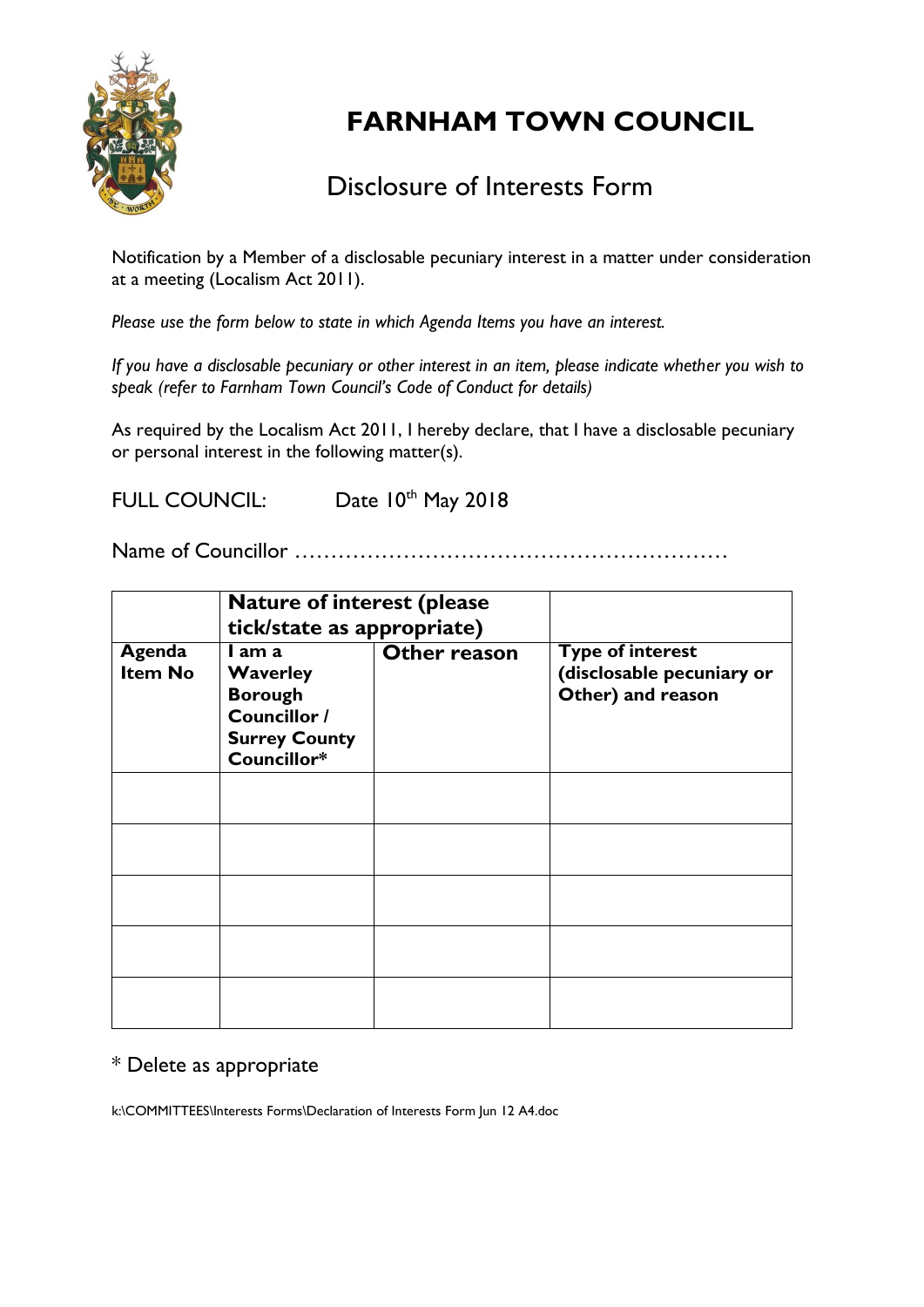

# Agenda Annual Meeting of Full Council

### **Time and date 7.00pm on Thursday 10th May 2018.**

# **Place**

The Council Chamber, South Street, Farnham

Prior to the meeting prayers will be said by the Revd Hannah Moore of the Parish of Badshot Lea and Hale

- **1 Election of the Town Mayor** To elect the Town Mayor for the municipal year 2018/19**.**
- **2 The Town Mayor to make the Declaration of Acceptance of Office** To receive the Mayor's Declaration of Acceptance of Office.

#### **3 Apologies**

To receive apologies for absence.

## **4 Minutes**

To agree the Minutes of the meeting held on April 19th 2018.

## **5 Disclosure of Interests**

To receive from members, in respect of any items included on the agenda for this meeting, disclosure of any disclosable pecuniary or other interests, or of any gifts and hospitality, in line with the Town Council's Code of Conduct.

#### *NOTES:*

- *(i) The following councillors have made a general non-pecuniary interest declaration in relation to being councillors of Waverley Borough Council: Cllrs Cockburn, Fraser, Frost, Hargreaves, Hill, Hodge, Macleod, Mirylees, Potts, and Ward.*
- *(ii) The following councillor has made a general non-pecuniary interest declaration in relation to him being a councillor of Surrey County Council: Cllr Macleod.*
- *(iii) Members are requested to make declarations of interest, on the form attached, to be returned to ginny.gordon@farnham.gov.uk by 5pm on the day before the meeting.*

*Members are reminded that if they declare a pecuniary interest they must leave before any debate starts unless dispensation has been obtained.*

#### **6 Election of Deputy Town Mayor**

To elect the Deputy Town Mayor for the municipal year 2018/19.

**7 The Deputy Town Mayor to make the Declaration of Acceptance of Office** To receive the Deputy Town Mayor's Declaration of Acceptance of Office.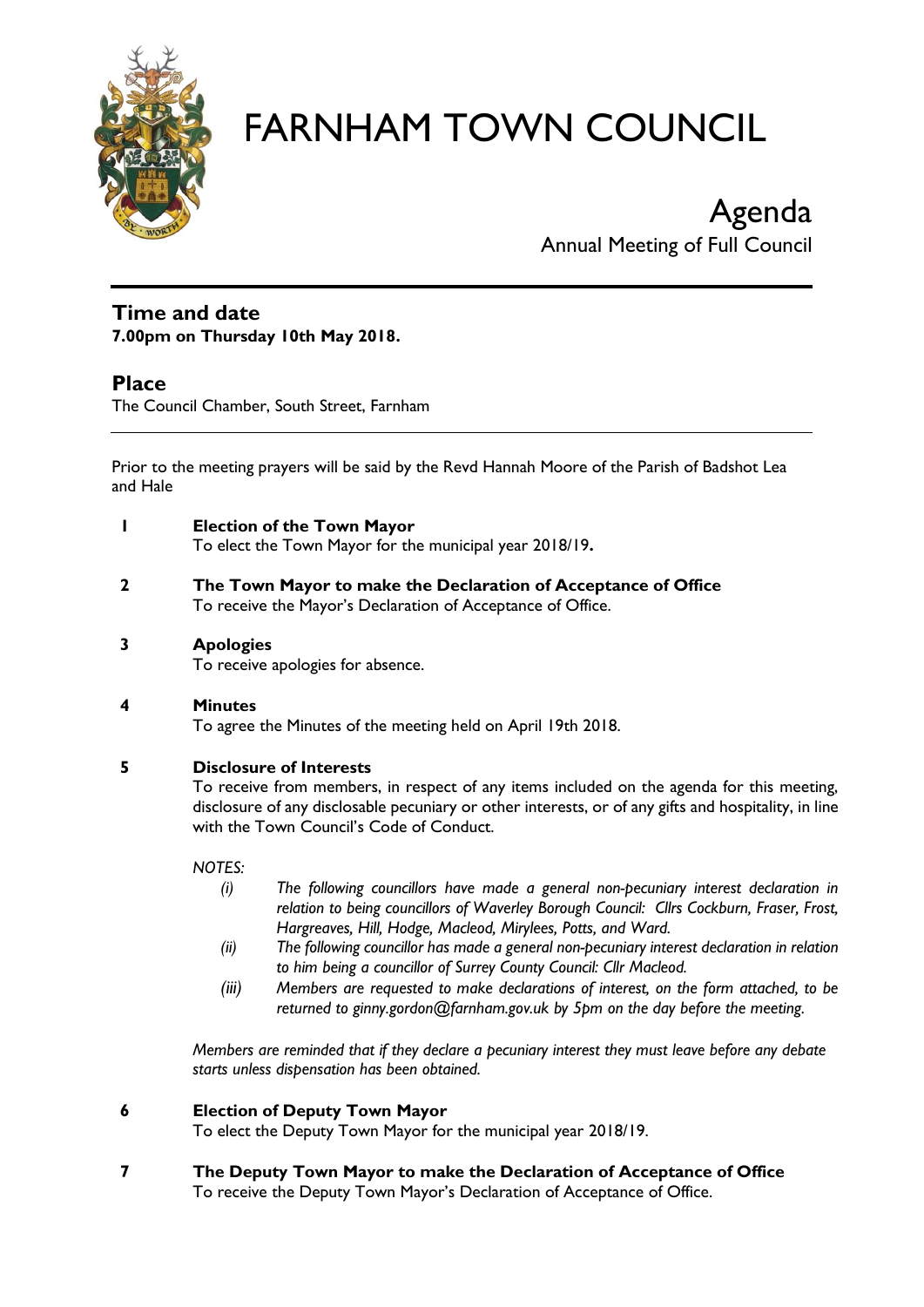#### **8 Vote of Thanks to Retiring Town Mayor**

To receive the Vote of Thanks for the retiring Town Mayor Cllr Mike Hodge.

**9 Presentation of Past Town Mayor's and Past Town Consort's' Badge** Past Town Mayor's Badge to be presented to Cllr Mike Hodge and Past Town Consort's badge to Cllr Julia Potts

#### **10 Appointment of a Leader/Spokesperson for the Council**

In accordance with Standing Order 4.1, a Leader or Spokesperson for the Council can be appointed at the Annual Council Meeting but if no appointment is made, the role of Spokesperson for the Council will be undertaken by the Lead Member of the Strategy and Finance Working Group.

#### **11 Date of next Meeting**

To note that the date of the next meeting will be on Thursday 14th June at 7.00pm.

The Town Mayor will close the meeting and invite Members and invited guests to stay for light refreshments.

#### **Council Membership:**

Councillors: Mike Hodge (Mayor), David Attfield (Deputy Mayor), David Beaman, Carole Cockburn, Paula Dunsmore, John Scott Fraser, Mrs Pat Frost, Jill Hargreaves, Stephen Hill, Sam Hollins-Owen, Mike Hyman, Andy Macleod, Kika Mirylees, Julia Potts, Susan Redfern, Jeremy Ricketts and John Ward,

Note: The person to contact about this agenda and documents is Iain Lynch, Town Clerk, Farnham Town Council, South Street, Farnham, Surrey, GU9 7RN. Tel: 01252 712667.

Distribution: Full agenda and supporting papers to all Councillors (by post)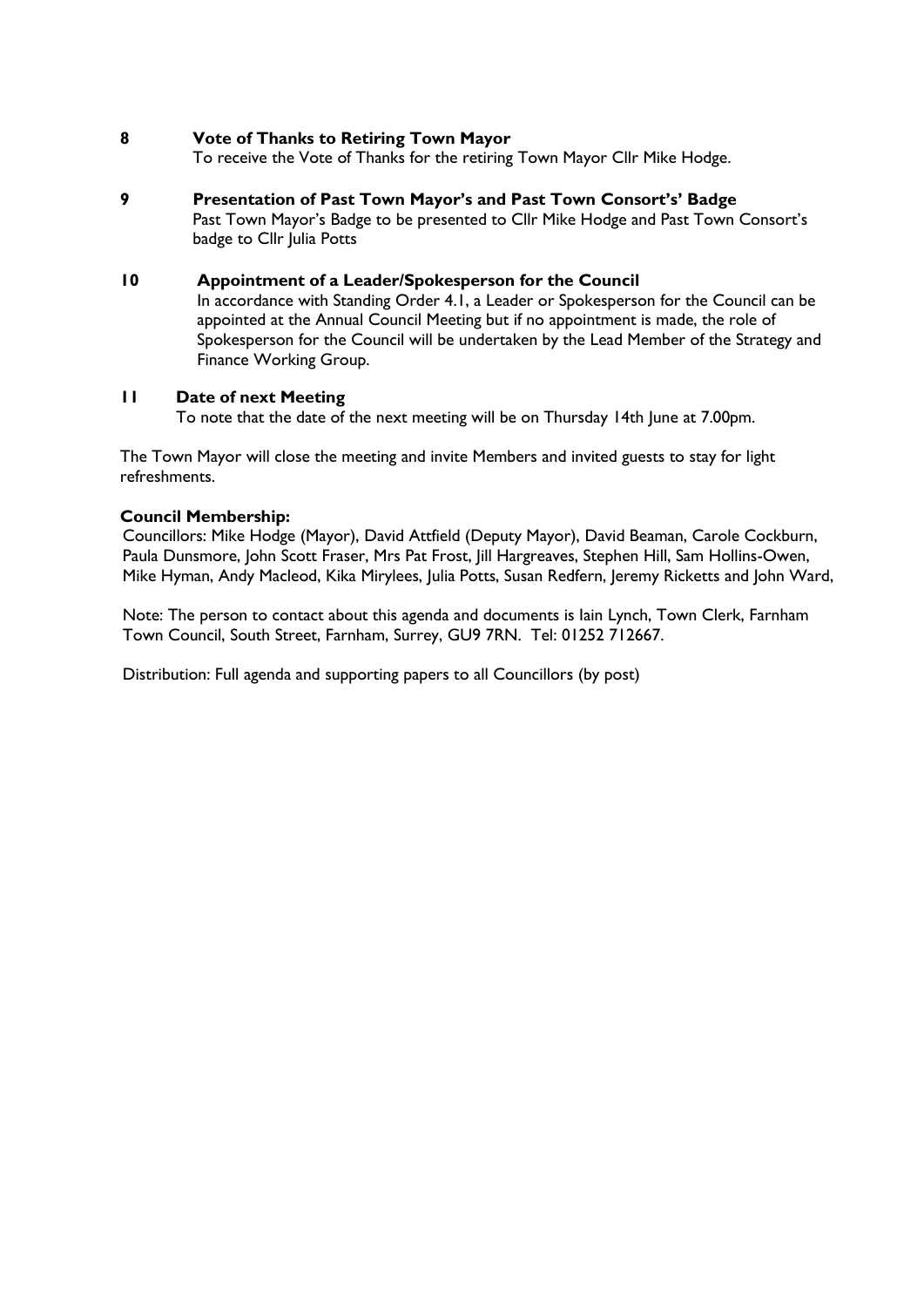



**Minutes** Council

# **Time and date**

Thursday 19th April 2018 at 7.00pm

# **Place**

The Council Chamber, South Street, Farnham

### **Councillors**

- \* Mike Hodge (Mayor of Farnham)
- A David Attfield (Deputy Mayor)
- \* David Beaman
- \* Carole Cockburn
- \* Paula Dunsmore
- \* John Scotty Fraser
- A Pat Frost
- \* Jill Hargreaves
- \* Stephen Hill
- A Sam Hollins-Owen
- \* Mike Hyman
- \* Andy Macleod
- A Kika Mirylees
- A Julia Potts
- \* Susan Redfern<br>\* Ieremy Rickett
- Jeremy Ricketts
- \* John Ward
- \* Present
- A Apologies for absence

## **Officers Present:**

Iain Lynch (Town Clerk) Iain McCready (Business and Facilities Manager) Karen Johansen-Berg (Corporate Governance Officer)

There were 4 members of the public in attendance.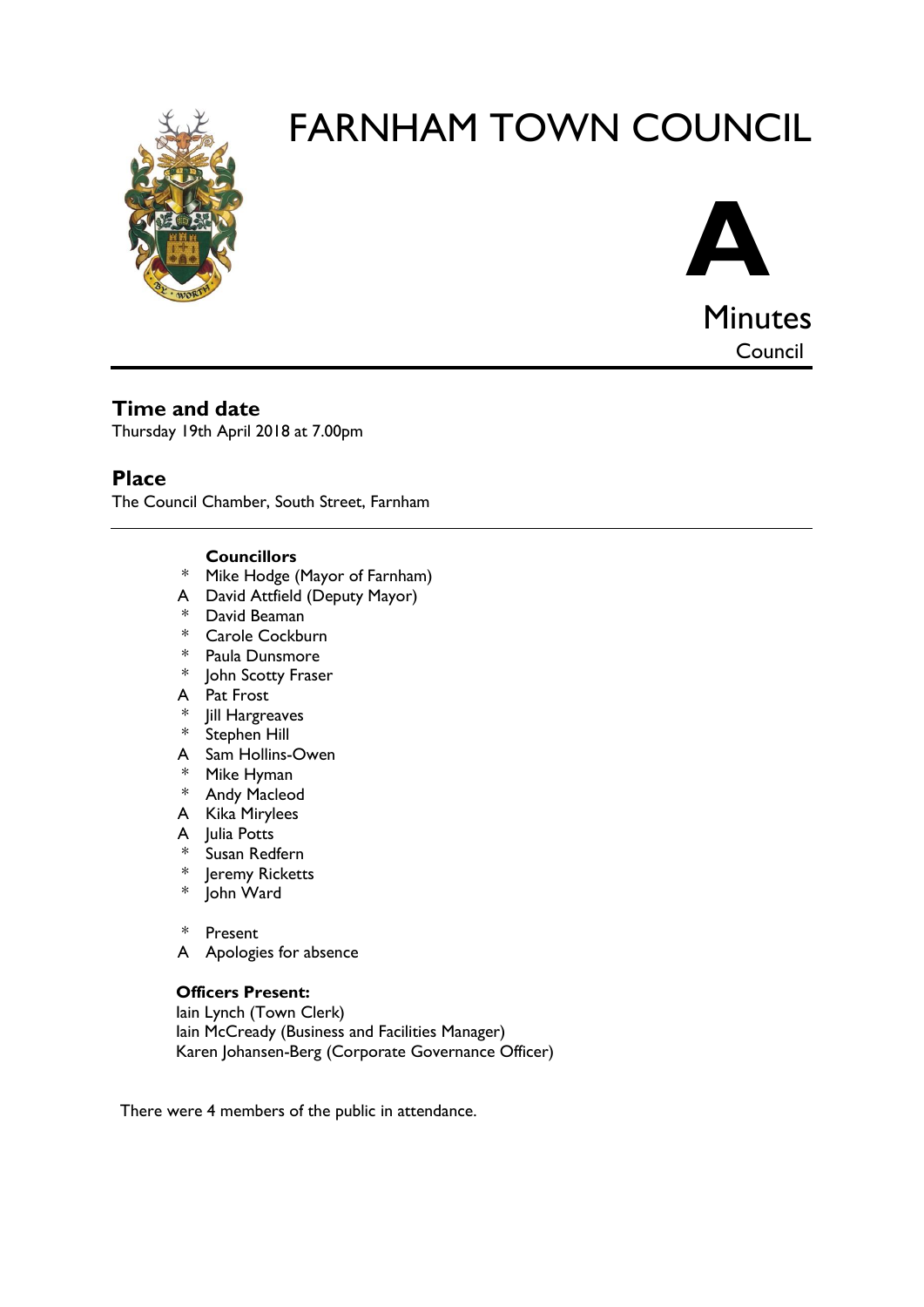#### C177/17 **Apologies for Absence**

Apologies were received from Cllr Attfield, Cllr Frost, Cllr Mirylees, Cllr Potts and after the meeting from Cllr Hollins-Owen

#### C178/17 **Minutes**

Cllr Fraser suggested there was an omission in relation to Minute C169/17, as a comment he had made about the A287 not having an alternate and being above the recommended limits for air pollution was not recorded. The Town Clerk advised minutes were intended to create a summary rather than a verbatim account of the meeting.

Following a brief discussion, the Minutes of the Farnham Town Council Meeting held on 8th March 2018 were agreed as a correct record and signed by the Mayor

#### C179/17 **Declarations of interests**

Apart from the standard declarations of personal interest by councillors and by those who were dual or triple hatted by virtue of being elected to Waverley Borough Council or Surrey County Council, there were no other disclosures of interest made.

#### C180/17 **Questions and Statements by the Public**

- i) Mr Stephen Cochrane, Farnham Castle, raised concern about the proposed Esso pipeline, the risks and its potential impact on residents of central Farnham. He said the idea of laying an aviation pipeline through the historic heartland must be resisted with vigour. He claimed the prolonged closure of roads during construction would cause major disruption and unnecessary economic damage causing blight. Mr Cochrane said that Farnham Town Council should fight the proposal with the full support of the community as there was no conceivable advantage for the town.
- ii) Cllr Hill presented a question from one of his constituents Mr John Hemsley, who was unable to attend, also on the Esso proposed pipeline consultation. Mr Hemsley wondered what steps the council has or would take to inform Farnham residents and organisations of the consequences of Option M (or Option Q) becoming the chosen pipe line route since the general disturbance and road closures would affect them all? He also advised Council of some specific concerns that he had of construction at the same time as East Street (Woolmead and Brightwells) developments and of actions being taken by the High Park Residents Association to raise awareness of the matter and encourage residents to respond.

The Mayor advised that the pipeline would be discussed by Councillors later in the meeting at Agenda item 8. The Town Clerk advised that these issues would also be picked up at a meeting scheduled to take place with Esso on 23rd April.

#### C181/17 **Town Mayor's Announcements**

The Town Mayor advised that his team had completed the Rotary Cyclathon challenge, achieving  $6<sup>th</sup>$  position overall. He had attended a wide range of community events including the Farnham Festival concert with HRH the Duchess of Wessex, the Farnham Classical & Vintage Car Show, and the Farnham Beerex Festival as well as the launch of Farnham's Walking Festival in May. The 2018 Annual Town Council meeting of Electors had gone well with a wide range of issues raised.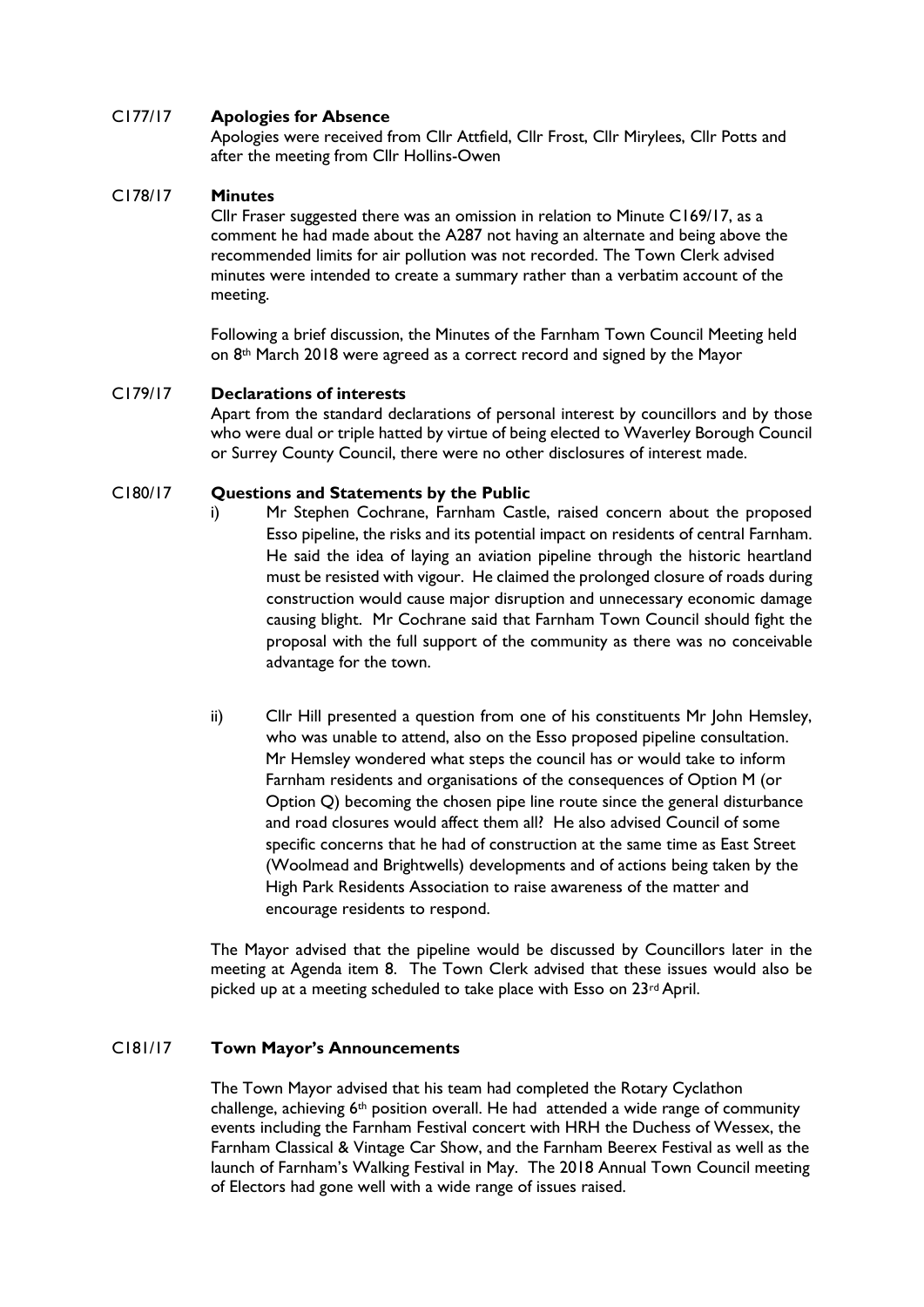#### **Questions by Members**

C182/17 There were no Questions from Members.

#### **Part 1 – Items for Decision**

#### C183/17 **Tourism & Events Working Group**

Cllr Hargreaves referred members to the notes from the informal Working Group meeting held on 13th March, at Appendix B of the agenda. Only one item needed discussion: the 2018 Flash Festival arranged by 'Performers Together'. As the meeting had been inquorate, the Working Group had been unable to make a proposal for a contribution. Cllr Hargreaves proposed that funding of £2,500 be awarded to 'Performers Together' and this was seconded by Cllr Beaman.

#### **It was RESOLVED** *nem con* **that Farnham Town Council make a contribution of £2,500 for the 2018/19 Flash Festival.**

#### C184/17 **Community Enhancement Working Group**

Cllr Hill reported on the notes from the Working Group meeting held on 14th March 2018, at Appendix C to the agenda including an update on refuse bins adjacent to Boots Opticians. A meeting had been held with Councillors and some of the businesses involved and though progress had been made, the issue had not yet been resolved.

C185/17 Following a request from residents, the Working Group asked that Council consider replacement of the gate at Battings Garden and the erection of a new sign to encourage people to enjoy the garden. Council noted that the Gardens were a bequest to the Town but were in the ownership of Waverley Borough Council.

> As limited maintenance was undertaken, Cllr Ward proposed, seconded by Cllr Fraser Farnham Town Council offer to take ownership and maintenance of the charming gardens.

#### **It was RESOLVED** *nem con* **that:**

- **i) Farnham Town Council replace the gate at Battings Garden and install a new sign.**
- **ii) Farnham Town Council make an application to Waverley Borough Council to take ownership of the plot of land known as Battings Gardens.**
- C186/17 Cllr Hill advised that the Great British Spring Clean event organised by Farnham Town Council on 14th April had been a great success, resulting in over 30 bags of rubbish being collected by the team of volunteers. Cllr Hill thanked all members who had attended. Cllr Hill advised Council that the BBC were undertaking a Britain in Bloom series, and that a meeting with them had been to discuss the potential of Farnham being in a future programme.

Cllr Hill took the opportunity to recommend to members the forthcoming Farnham in Bloom launch on 26th April.

#### C187/17 **Strategy & Finance Working Group**

Cllr Cockburn reported on the notes from the Working Group meeting held on 10th April 2018, at Appendix D to the agenda.

The Annual Town Council Meeting of Electors had gone well with good attendance and a number of questions had been raised by residents.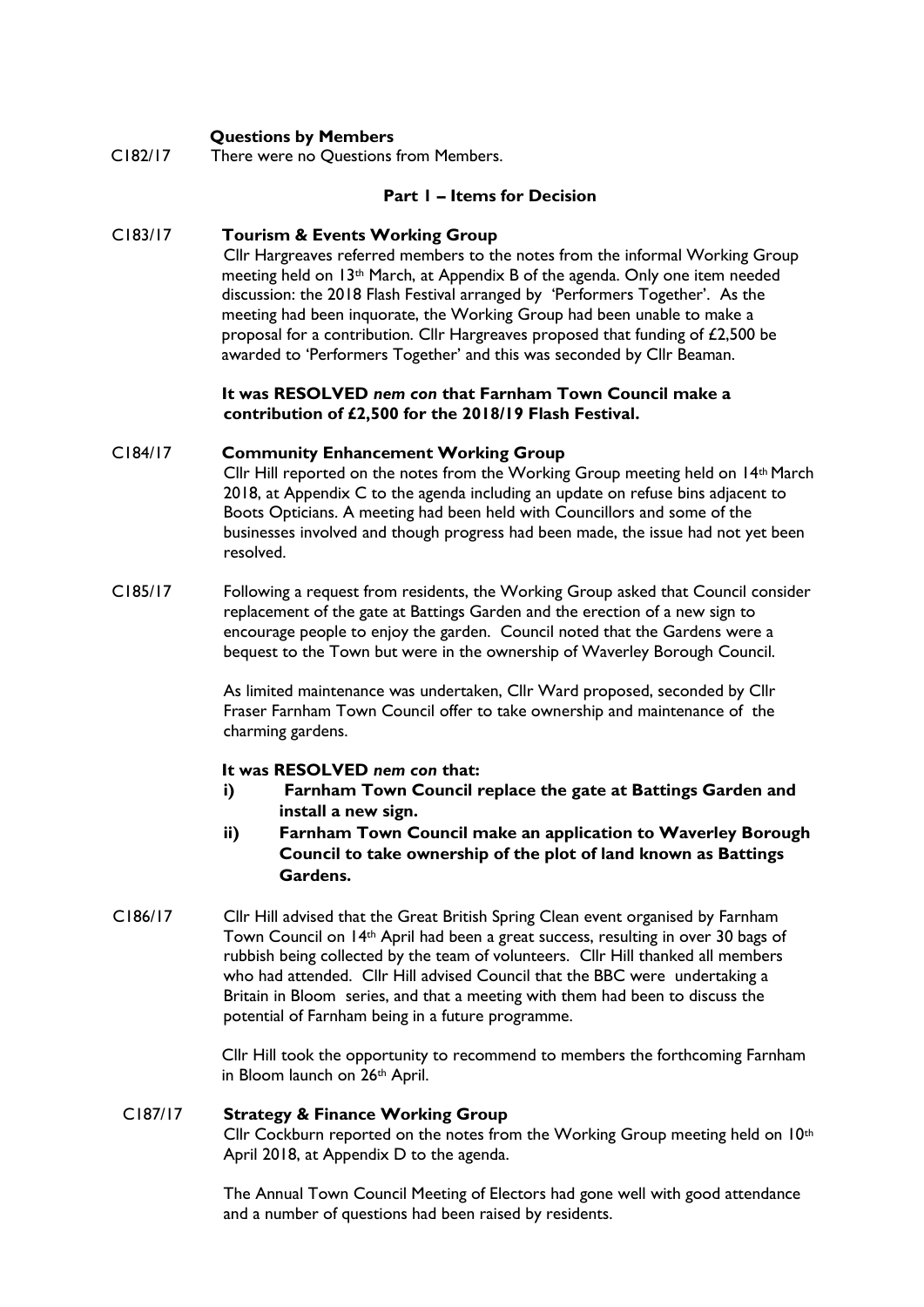Cllr Cockburn advised that the initial draft Outturn 2017/18 was in place and that the Council's accounts had been closed. The Report and accounts would be considered by Council at the meeting in June. The Working Group had noted the significant receipts in advance, particularly for events and sponsorship and the Maltings Railings project, and had considered the allocation of reserves for the anticipated surplus.

- C188/17 It was reported that with regard to the Neighbourhood Plan Review, the Inspector's decision on the land west of Folly Hill was further delayed until the end of May so the number of sites to be put forward were still an unknown. A meeting to update community members and Residents' Associations was scheduled for  $3^{rd}$  May. It was noted that Council would be under the rules of 'Purdah' until 25<sup>th</sup> May which would delay any further consultation on the Neighbourhood Plan.
- C189/17 It was noted that progress had been made in preparation for the General Data Protection Regulation using model documents and templates issued by the NALC and Society of Local Council Clerks to assist with a review of policies. A further report would be made to the next meeting.

Town Clerk advised that an entry had been submitted to the Toast of Surrey Business Awards in the not-for-profit category and that the submission had also been entered into the Sustainability Award category

C190/17 Cllr Cockburn reported that the Strategy & Finance Working Group had agreed with the Wellbeing Task Group to recommend to Council raising greater awareness of what residents could do themselves to help reduce factors that contribute to air pollution.

> **It was RESOLVED** *nem con* **that Farnham Town Council works with partners to champion better air quality in the town supporting an air pollution awareness campaign to encourage residents to lower their emissions and risk.**

#### C191/17 **Planning & Licensing Consultative Group**

Cllr Hyman reported on the notes from the Working Group meetings held on  $19<sup>th</sup>$ March and 9<sup>th</sup> April 2018, at Appendix E and F to the agenda.

In total, 68 Applications had been considered of which 9 were tree-related. The Application WA/2018/0348 for change of use and extensions to 'The Workshop' in Weydon Mill Lane was initially considered acceptable, but subsequently very strong objections were raised which appeared to throw doubt on some of the statements in the Application. As a result the P&LCG had been asked to reconsider the Application.

#### **It was RESOLVED** *nem con* **that the Application WA/2018/0348 be referred back to the Planning & Licensing Consultative Group to reconsider.**

It was reported that four out of five Appeals had been dismissed by Planning Inspectors. The Appeal which had been successful was for 6 flats at Corner Cottage, Menin Way.

It was also reported that two Appeals had been lodged: 11 Little Green Road and 6 Nelson Road to which Farnham Town Council had objected as it lay within the SPA Exclusion zone.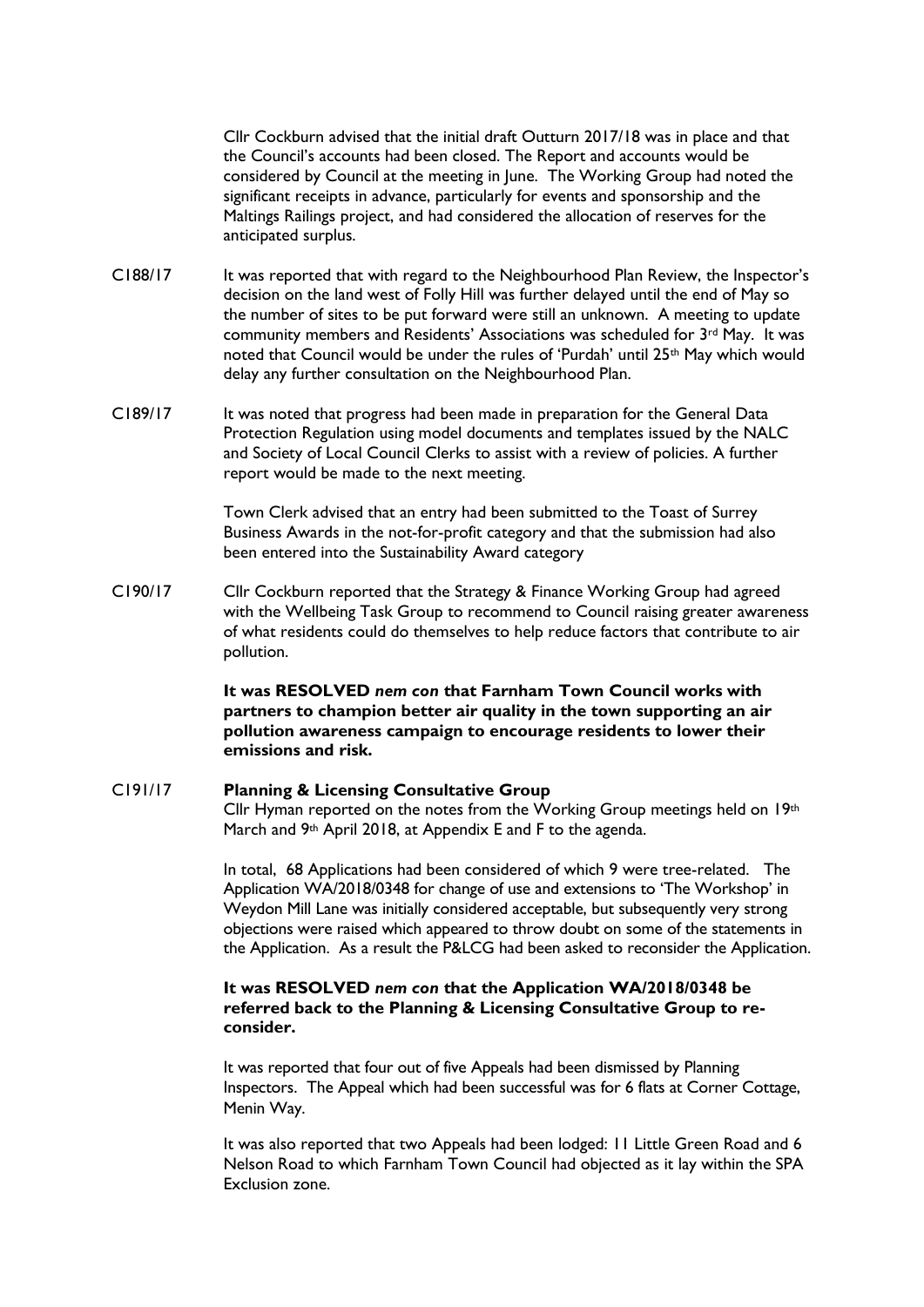- C192/17 Cllr Hyman reported that concern had been expressed with regard to WA/2018/0003, Site B, East Street Regeneration, East Street. There had been significant discussion around Screening opinion request WA/2018/0003 regarding the proposed dual-lane temporary construction access from the East St site to the A31 bypass. Concern was raised about the potential loss of several lime trees at the South Street entrance to Borelli Walk as the previous EIA did not include the Borelli Walk. Cllr Hyman suggested a Positive Screening Direction would therefore be required.
- C193/17 With regard to Licencing, Cllr Hyman reported that the Borough Council's Statement of Licensing Policy 2018 had been welcomed with no further comments.

Two Licensing applications had been considered, one from Tesco, Ridgeway Road, and one from the BP petrol station on the A31. There were no objections subject to ensuring prevention of crime and public disorder; public safety; the prevention of public nuisance and the protection of children from harm.

C194/17 Cllr Hyman reported on consideration of the Esso Pipeline Corridor Consultation. It was noted the Town Council supported the preferred route Corridor 'J' in line with the representations made by members of the public as the alternatives, Corridors M & Q, would cause significant damage to the historic infrastructure of the area. Cllr Cockburn advised that the heritage in the tight knit pattern of Castle Street that could be destroyed by option M was 'mind blowing' . Cllr Ward expressed concern that ecology seemed to be featuring more in Esso's minds than people and urged for strong representation to be made. Council considered that route J was preferable as it followed the existing pipeline route and Esso already had agreements in place with most of the landowners. In addition, Farnham should be considered a special case due to the significant disruption anticipated from the Brightwells and Woolmead projects. However, it was noted that robust response from Farnham was required and it was agreed that the Town Council should raise awareness of the consultation with the community.

> Councillors were reminded that the next P&LCG meeting on Monday 23rd April at 9.30am included a presentation by the Esso Pipeline team.

#### C195/17 **National Joint Council for Local Government Services**

The Town Mayor introduced the 2018 and 2019 Payscales and Allowances paper, at Appendix G to the agenda. Agreement had been reached between the National Employers and the NJC Trade Union Side on rates of pay applicable from 1st April 2018 and 1 April 2019. Councillors were asked to agree the new pay rates as set out at Annex 1 to Appendix G.

#### **It was RESOLVED** *nem con* **that the 2018 and 2019 National Joint Council for Local Government Services Payscales and Allowances be adopted.**

#### C196/17 **Financial Regulations Review 2018** Council reviewed the Report on the revised Financial Regulations attached at Appendix H of the agenda. The Financial Regulations had been compared with the latest Model Financial Regulations published by NALC and a number of changes were proposed to strengthen procedures including new regulations affecting data security.

**It was RESOLVED** *nem con* **that the revised Financial Regulations at Annex 1 to Appendix H be adopted.**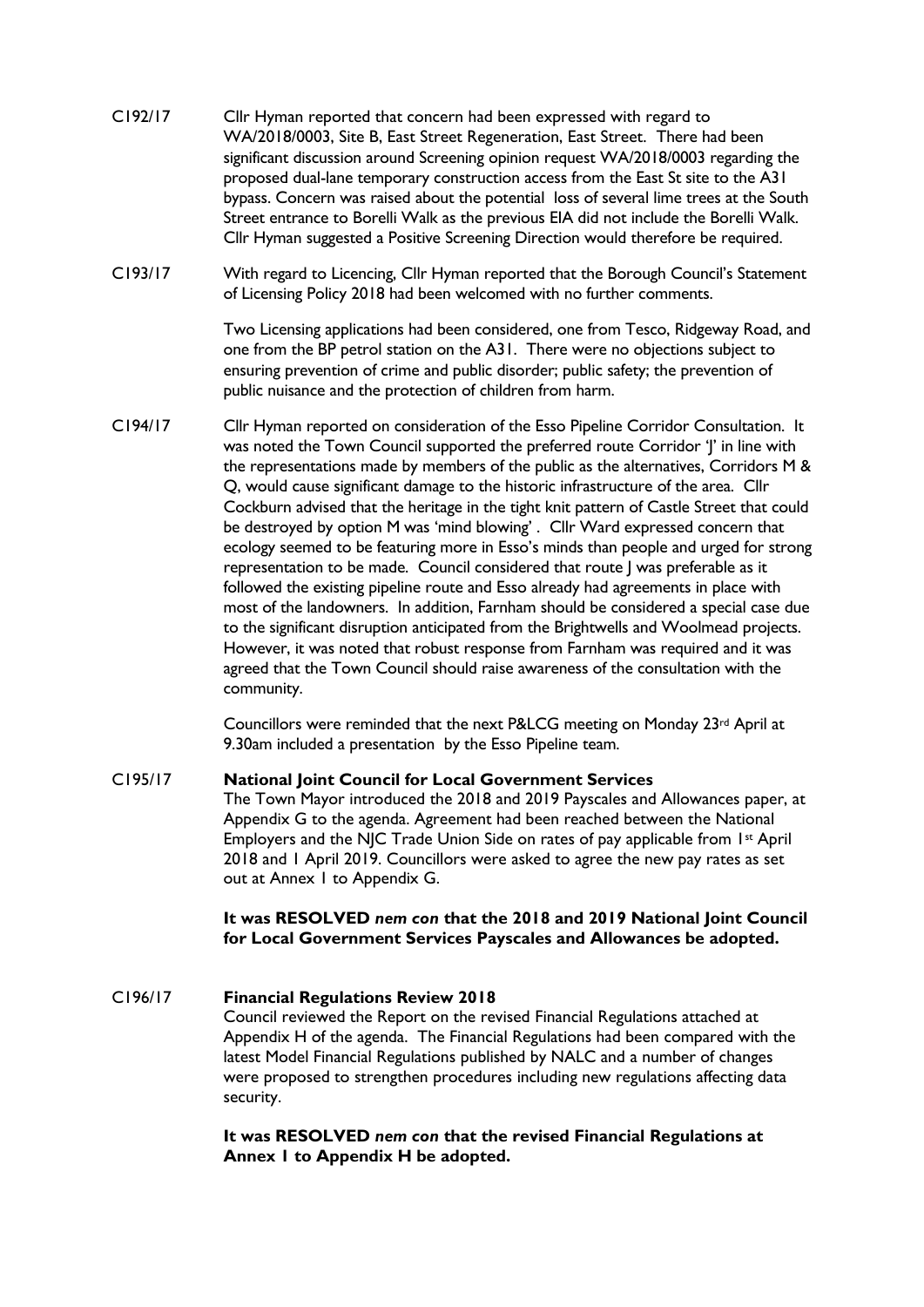#### C197/17 **Appointment of Working Groups**

A report on the election of Working Groups for 2018/19 at Appendix I to the agenda was introduced by the Town Clerk. Council noted that Councillors had identified preferences for the Working Groups for 2017/18 in accordance with Standing Order 15. Council then proceeded with appointments to each Working Group in accordance with Standing Order 15. Council noted that there remained a vacancy on Cemeteries & Appeals which could be filled by the Councillor elected in the forthcoming by-election.

C198/17 The Mayor proposed, and it was agreed *nem con,* that Council be adjourned in order that each Working Group could appoint its Lead Member to confirm the composition of the Strategy & Finance Working Group.

> Lead Members were agreed as: Cemeteries & Appeals Working Group: Cllr Carole Cockburn Community Enhancement Working Group: Cllr Stephen Hill Tourism & Events Working Group: Cllr Jill Hargreaves

The full list of appointments to Working Groups is set out at Annex 1 to these minutes.

#### **Appointment of Task Groups and Panels**

C199/17 Council agreed that the Task Groups be re-established for 2018/19 in view of the work still being undertaken and the membership for each group was agreed as set out in Annex 1. It was noted, in accordance with convention, the Mayor-elect would not be appointed to Task Groups as the Mayor and Deputy were members of all Working Groups and Panels *ex officio*. It was agreed that the Community Enhancement and Planning and Licensing Working Groups would appoint representatives to the Trees and Hedgerows Task Group.

#### **It was RESOLVED** *nem con* **that councillors be appointed as listed.**

#### C200/17 **Representatives on External Bodies 2018/19**

Council noted that Councillors had given preferences, in accordance with Standing order 15, for being the Council's representative on External Bodies for 2018/19. Remaining appointments were agreed and the full list is attached at Annex 2 to these minutes.

#### **It was RESOLVED** *nem con* **that councillors be appointed as listed.**

With regard to Surrey CC Farnham Traffic Task Group (Local Group), Cllr Macleod suggested the Group may no longer exist as a formal entity although the Town Clerk advised that he had not been informed of this. It was agreed that if the Group still existed Cllr Cockburn (as Leader) and the Town Mayor be appointed to represent Farnham Town Council in discussions with Surrey County Council.

#### **Part 2 – Items Noted**

## C201/17 **Actions under the Scheme of Delegation**

The Town Clerk advised there were no actions which had not already been reported.

#### C202/17 **Reports from other Councils**

Cllr Macleod advised of recent complaints and letters received by Surrey County Council with regard to the number of potholes in Farnham, some of which were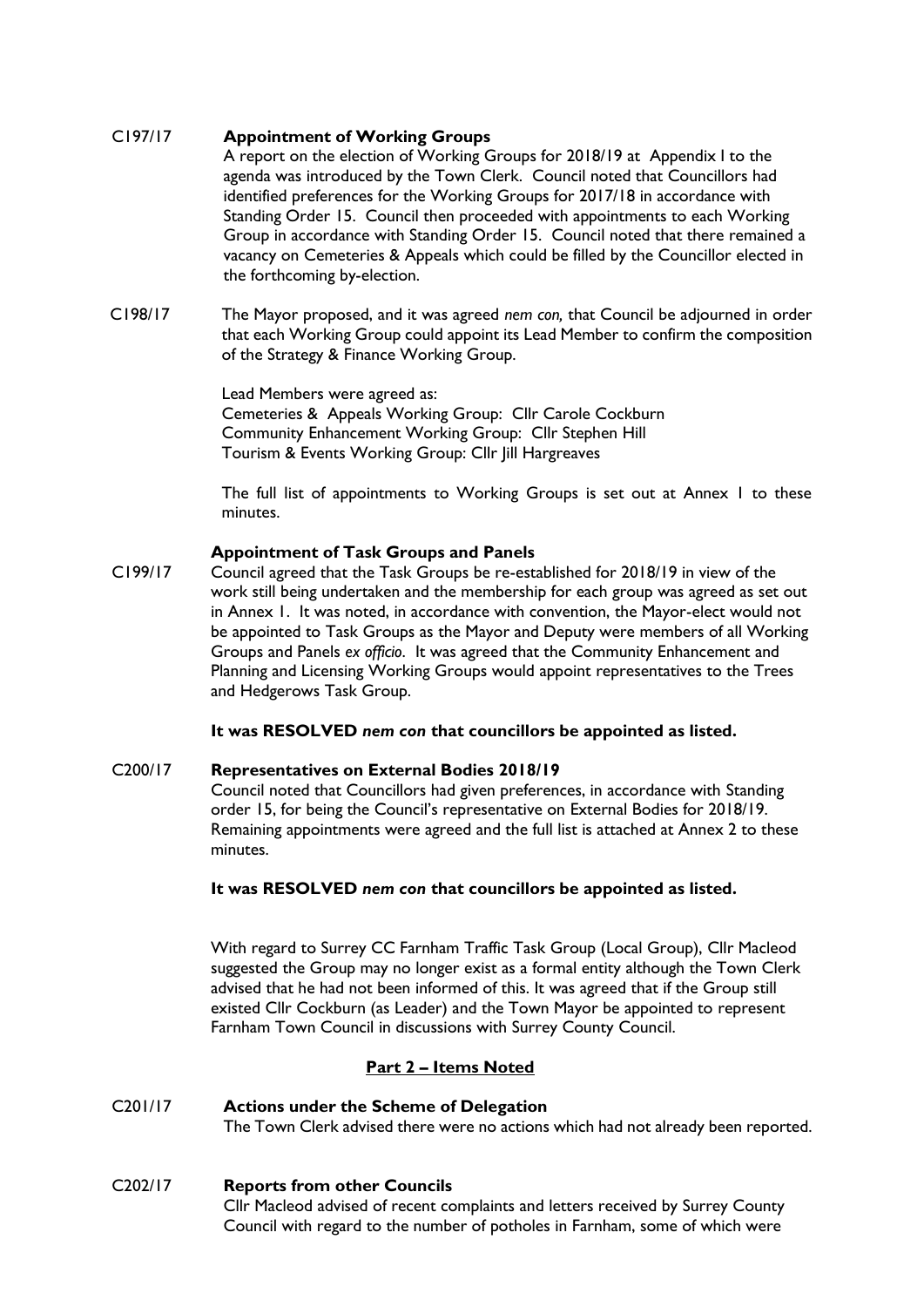quite dangerous. It was noted that an additional  $£1.8m$  had been awarded to Surrey for potholes and flood prevention work. Council considered that the quality of work undertaken had been mixed with good and poor examples of repairs noted. It was suggested a strongly worded representation be sent from the Town Council to Surrey County Council on this issue.

Cllr Macleod also advised Council of a consultation being undertaken by Surrey on the effectiveness of the Local Committee and encouraged responses.

#### C203/17 **Reports from Outside Bodies**

Cllr Ricketts reported that with regard to Bishops Meadow, the cows would now return to graze there.

#### C204/17 **Date of next meeting**

Members noted that the Annual Council Meeting and Mayor Making would take place on Thursday 10th May 2018.

The Town Mayor closed the meeting at 8.40pm

Date Chairman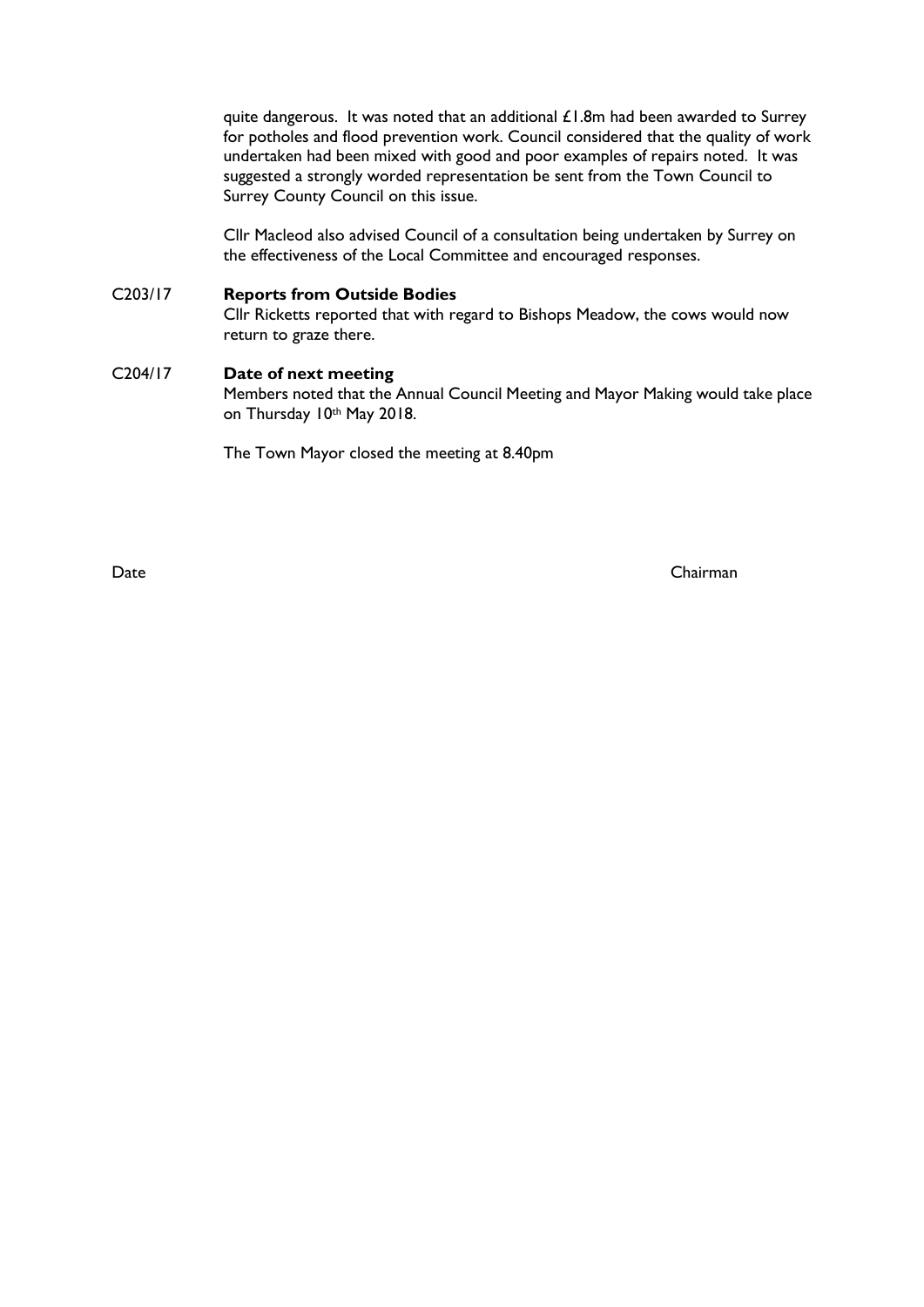

# **WORKING GROUPS 2018/19**

| <b>Working Groups</b>                                                                                                                                                                                                                             | Membership 2018/19                                                                                                                                                 |
|---------------------------------------------------------------------------------------------------------------------------------------------------------------------------------------------------------------------------------------------------|--------------------------------------------------------------------------------------------------------------------------------------------------------------------|
| <b>Strategy &amp; Finance Working Group</b><br>(6 members plus Lead Members (LM)<br>working groups not<br>from<br>already<br>appointed to this Working Group)<br>Meeting dates in 2018/19<br>Tuesday mornings at 9.30am.<br>9-10 meetings a year. | <b>Cllr David Beaman</b><br>Cllr Carole Cockburn *<br><b>Cllr Pat Frost</b><br>Cllr Jill Hargreaves<br>Cllr Jeremy Ricketts<br>Cllr John Ward<br>Cllr Stephen Hill |
| <b>Community Enhancement Working</b><br><b>Group</b><br>(6 members)<br>Meeting dates in 2018/19<br>Wednesday mornings 9.30am.<br>4-5 meetings a year                                                                                              | Cllr Stephen Hill *<br>Cllr Mike Hyman<br><b>Cllr Sue Redfern</b><br><b>Cllr Jeremy Ricketts</b><br><b>Cllr David Beaman</b><br><b>Cllr Carole Cockburn</b>        |
| <b>Tourism &amp; Events Working Group</b><br>(6 members)<br>Meeting dates in 2018/19<br>Tuesday mornings at 10am.<br>4-5 meetings a year.                                                                                                         | Cllr Jill Hargreaves *<br>Cllr David Beaman<br><b>Cllr Carole Cockburn</b><br>Cllr Stephen Hill<br>Cllr Andy Macleod<br>Cllr Mike Hodge                            |
| <b>Cemeteries &amp; Appeals Working Group</b><br>(6 members)<br>Meeting dates in 2018/19<br>Thursday morning at 9.30<br>4-5 meetings a year.                                                                                                      | Cllr Carole Cockburn *<br>Cllr Jill Hargreaves<br><b>Cllr Mike Hodge</b><br><b>Cllr Sue Redfern</b><br>Cllr John Ward                                              |

 $*$  = Lead Member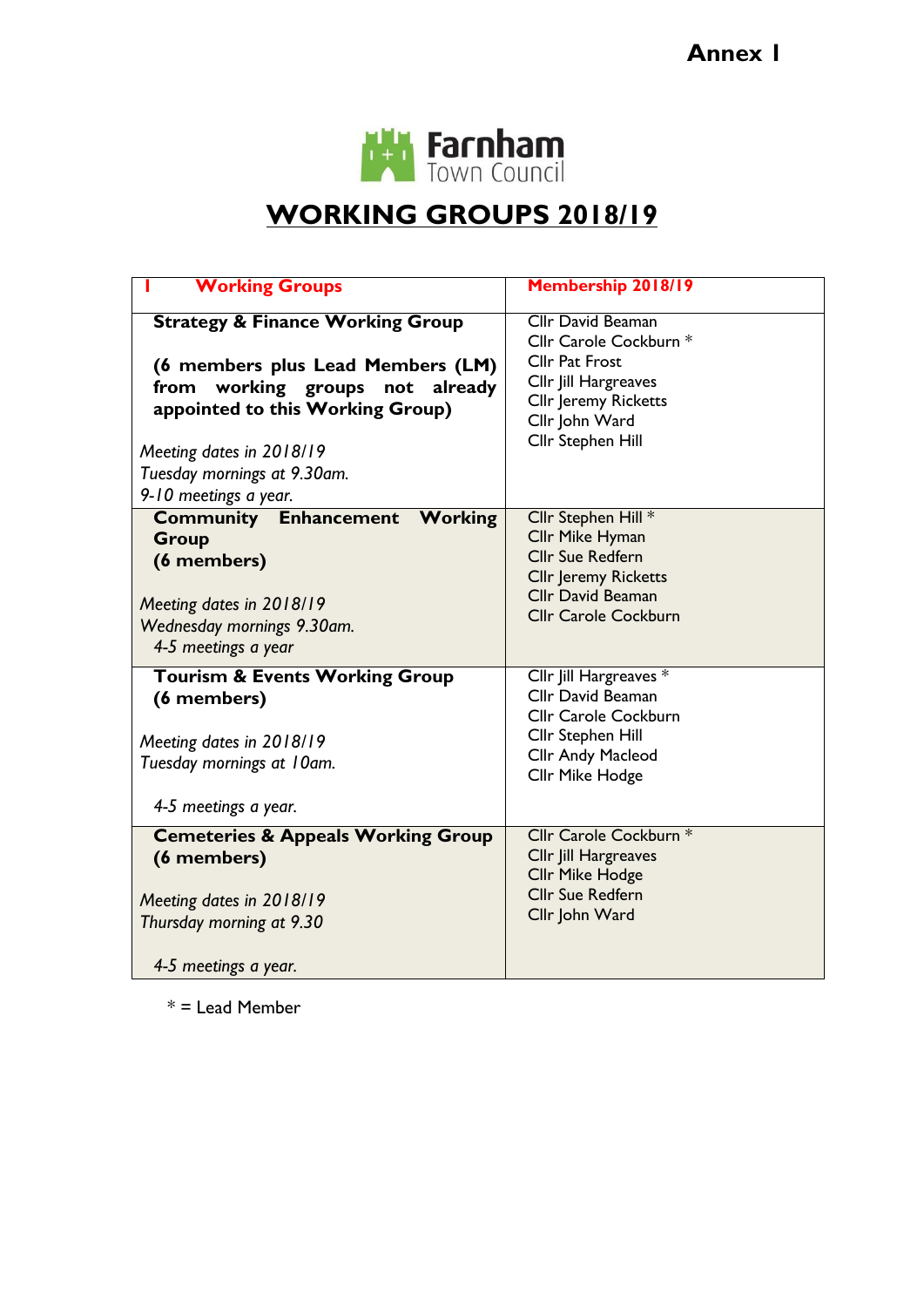| <b>Consultative Group</b>                                                                                                                                                                                | Membership 2018/19                                                                                                                                                                                                                                                                                                                    |
|----------------------------------------------------------------------------------------------------------------------------------------------------------------------------------------------------------|---------------------------------------------------------------------------------------------------------------------------------------------------------------------------------------------------------------------------------------------------------------------------------------------------------------------------------------|
| <b>Consultative</b><br>Licensing<br>&<br><b>Planning</b><br>Group<br>(9 members – including one from each<br>ward)<br>Meetings in 2018/19 Monday mornings at 9.30am<br>Approximately 20 meetings a year. | Cllr David Beaman (Castle)<br>Cllr Carole Cockburn (Bourne)<br>Cllr Paula Dunsmore (Wrecclesham &<br>Rowledge)<br>Cllr J Scotty Fraser (Upper Hale)<br>Cllr Mike Hyman (Hale & Heath End)<br>Cllr Andy Macleod (Moor Park)<br><b>Cllr Jeremy Ricketts</b><br>(Weybourne & Badshot Lea)<br>Cllr John Ward (Shortheath &<br>Boundstone) |

| <b>Standing Panels</b>                                     | Membership 2018/19                        |
|------------------------------------------------------------|-------------------------------------------|
| <b>HR Panel (Task Group of Strategy and</b>                | <b>Cllr David Beaman</b>                  |
| Finance)                                                   | <b>Cllr Pat Frost</b>                     |
|                                                            | Cllr Jill Hargreaves                      |
| (6 Members)                                                | Cllr Mike Hyman                           |
|                                                            | <b>Cllr Andy MacLeod</b>                  |
| Meets twice a year or as required for specific<br>purposes | Cllr David Attfield (ex-officio as Mayor) |

| <b>Services to Farnham Awards Panel</b><br>(Task Group of Council) | Mayor<br>Deputy Mayor             |
|--------------------------------------------------------------------|-----------------------------------|
|                                                                    | Cllr Jill Hargreaves              |
| Meets twice a year or as required                                  | Cllr John Ward<br>Mrs Wendy Craig |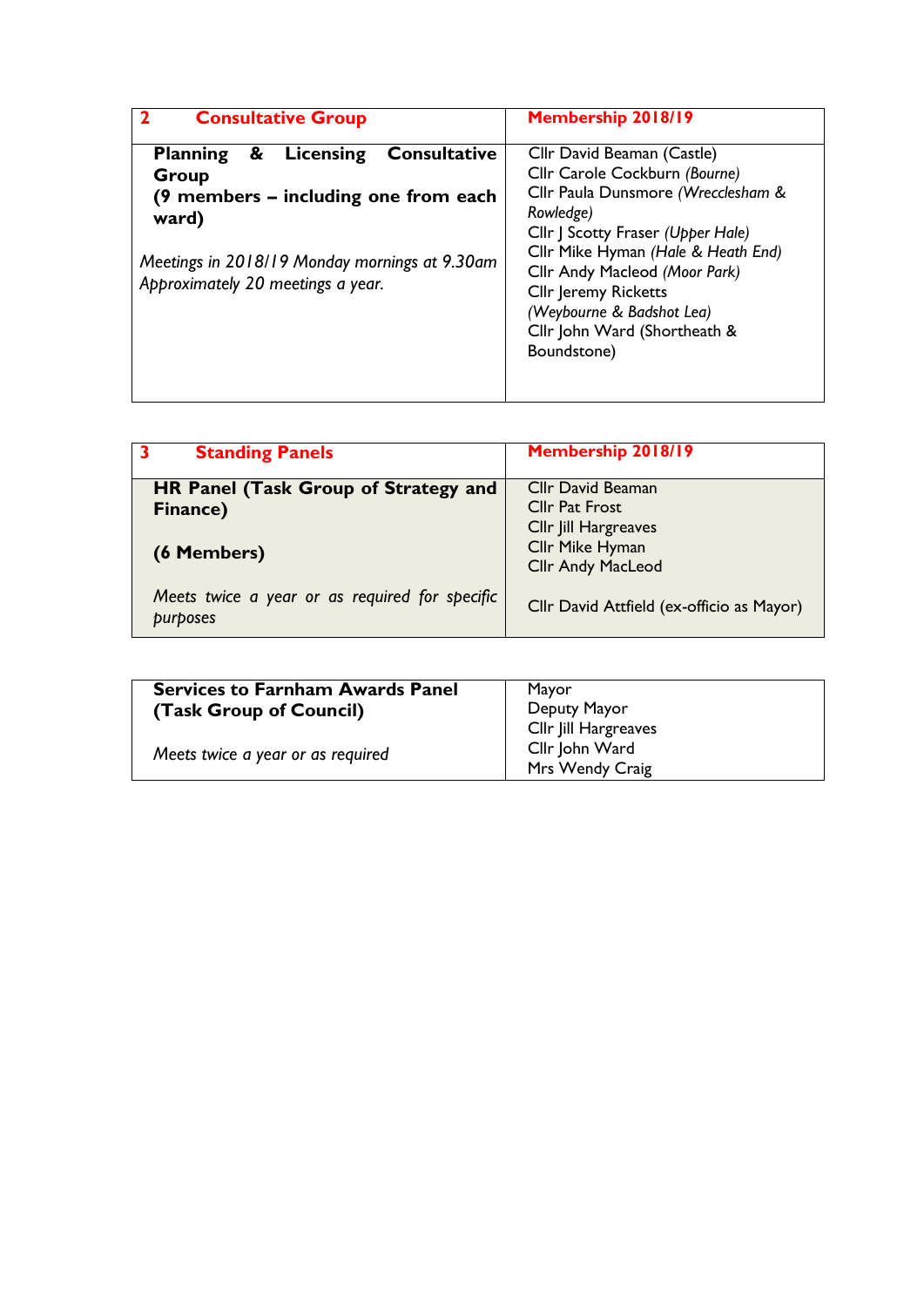| <b>Task Groups</b><br>4<br>(Reappointed on an annual basis as<br>required)                  | Membership 2018/19                                                                             |
|---------------------------------------------------------------------------------------------|------------------------------------------------------------------------------------------------|
| <b>Infrastructure Planning Group</b><br>(Task Group of Strategy and Finance)<br>(5 Members) | <b>Cllr Carole Cockburn</b><br>Cllr David Beaman<br><b>Cllr Andy MacLeod</b><br>Cllr John Ward |
| Normally meets on a Friday morning at 10am                                                  |                                                                                                |
| (up to 5 Members)                                                                           |                                                                                                |

| <b>Assets Task Group</b><br>(Task Group of Strategy and Finance)<br>(minimum 3 members) | <b>Cllr David Attfield</b><br>Cllr Paula Dunsmore<br><b>Cllr Pat Frost</b><br>Cllr Jill Hargreaves<br>Cllr Sam Hollins-Owen |
|-----------------------------------------------------------------------------------------|-----------------------------------------------------------------------------------------------------------------------------|
|                                                                                         |                                                                                                                             |

| <b>Wellbeing Task Group</b><br>(Task Group of Strategy and Finance) | <b>Cllr David Beaman</b><br><b>Cllr Paula Dunsmore</b><br><b>Cllr Scotty Fraser</b>     |
|---------------------------------------------------------------------|-----------------------------------------------------------------------------------------|
| Normally meets at 6pm on a Wednesday                                | <b>Cllr Sam Hollins-Owen</b><br><b>Cllr Andy MacLeod</b><br><b>Cllr Jeremy Ricketts</b> |